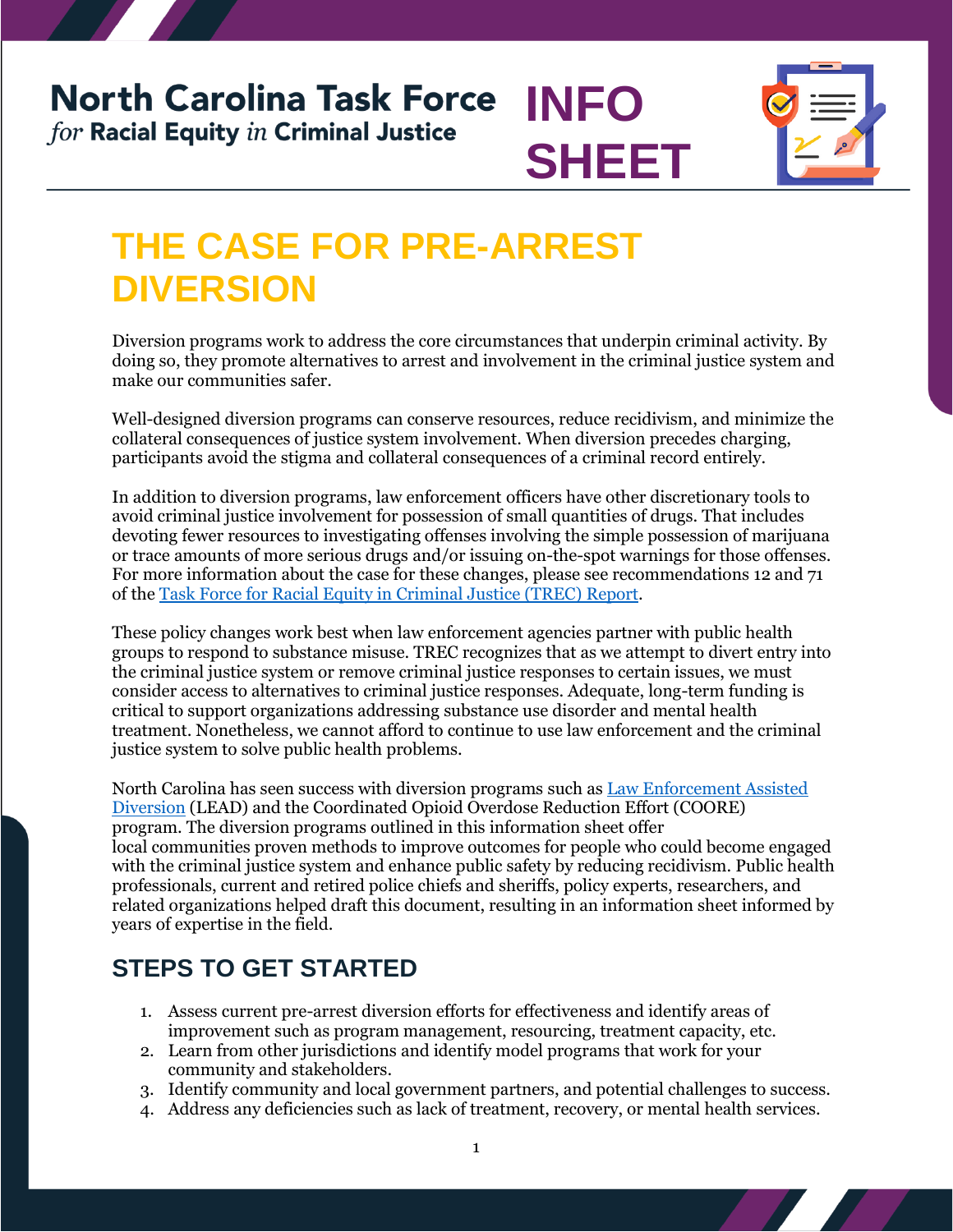## **North Carolina Task Force INFO** for Racial Equity in Criminal Justice **SHEET**



- 5. Make a plan to track data (demographics of referrals and participants, costs, program outcomes).
- 6. Establish a written policy/governing documents, MOUs. Administrative Office of the Court's Office of General Counsel can assist with this process.
- 7. Train law enforcement and other system stakeholders.

## **NORTH CAROLINA MODEL PROGRAMS**

### **ORANGE COUNTY PRE-ARREST DIVERSION PROGRAM [\(OC-PAD\)](http://www.co.orange.nc.us/2824/Adult-Pre-Arrest-Diversion-OC-PAD)**

*Overview:* OC-PAD allows law enforcement officers to divert individuals who commit certain low-level misdemeanor offenses by issuing a referral in lieu of arrest. Referrals make offenders eligible for 90-day diversion plans which include community service, mental health and substance use treatment, educational classes, restorative justice opportunities, and other programming.

*Success:* There were 93 total referrals from July 1, 2019 to June 30, 2020, resulting in 93 enrollments. There have been 60 successful completions while 33 individuals remain in compliance, giving OC-PAD a 100 percent program completion rate to date. No 2019-20 FY participant was found to have committed a new offense 6 months after program completion.

*Contact:* Desmond Frierson, Diversion Programs Coordinator [dfrierson@orangecountync.gov](mailto:dfrierson@orangecountync.gov)  919-245-2312

### **DURHAM MISDEMEANOR DIVERSION PROGRAM [\(MDP\)](https://www.dconc.gov/county-departments/departments-a-e/criminal-justice-resource-center/diversion-program/misdemeanor-diversion-program)**

*Overview:* The MDP, in partnership with the Criminal Justice Resource Center, serves 18 to 26 year-olds who have committed an eligible first-time misdemeanor offense. An MDP referral is made in lieu of arrest. If the 90-day, voluntary diversion program is successfully completed, the referred individual's case is closed and his or her criminal record remains clean. MDP is funded by Durham County and donations from community partners.

*Success:* MDP has had over 750 participants with a 99 percent completion rate and 94 percent rate of no new charges. Misdemeanor arrest rates for 16-17 year-old Black and Hispanic males declined after the MDP's implementation in 2014 until 2016.

*Contact*: Kelly Andrews, Program Coordinator [kcandrews@dconc.gov](mailto:kcandrews@dconc.gov)  919-560-8292

### **BRUNSWICK COUNTY, [ANCHOR INITIATIVE](https://www.brunswicksheriff.com/community-programs/anchor-initiative)**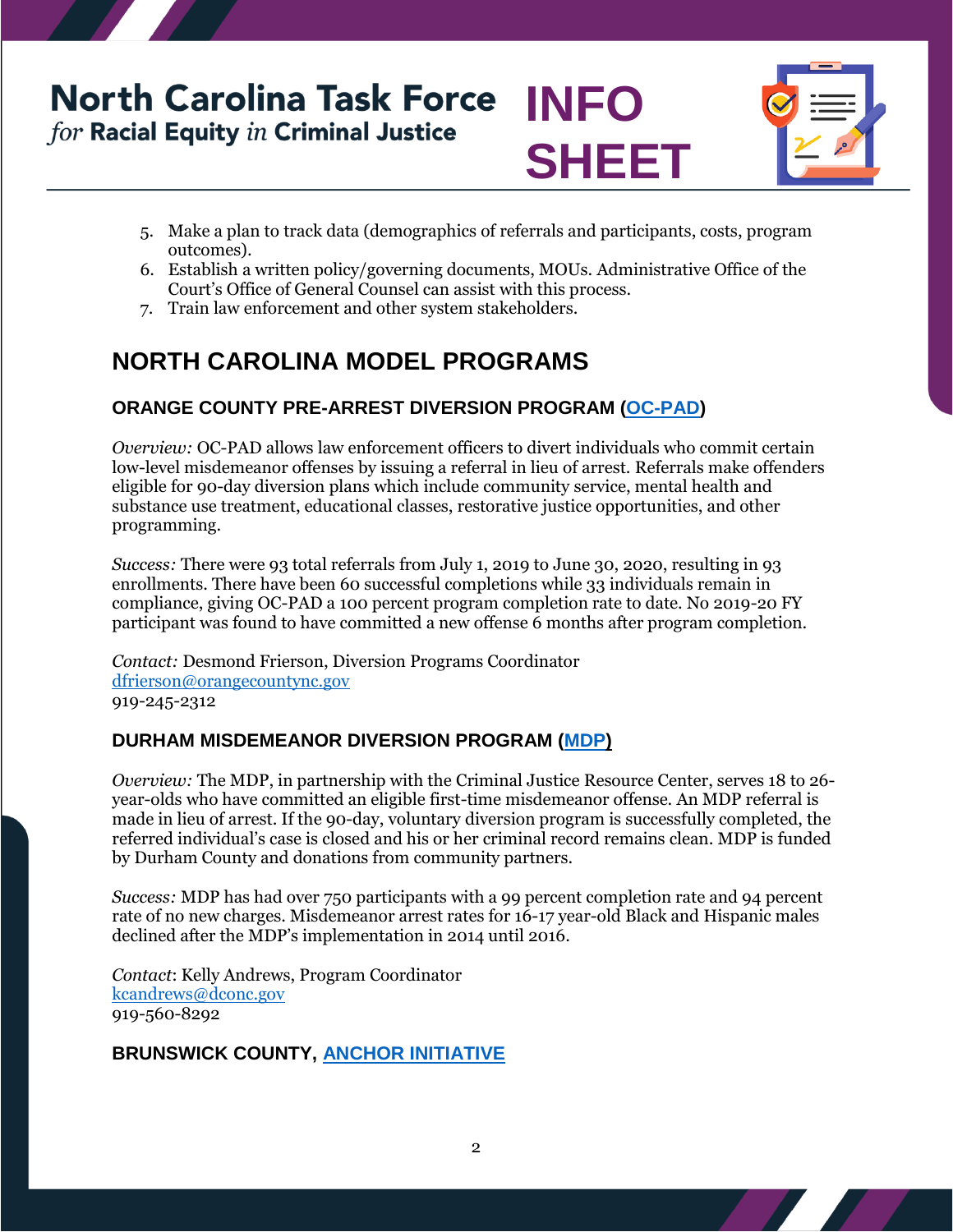## **North Carolina Task Force INFO** for Racial Equity in Criminal Justice





*Overview:* The Anchor Initiative allows addicted individuals to seek substance use treatment following a self-referral, social referral, or an interaction with an officer. Individuals with a social or self-referral avoid charges, while those referred by an officer may be charged but can still receive Anchor assistance.

*Success:* The Initiative led to reductions in opioid use and related calls, reduction in property crime, and strengthened partnerships between the community and law enforcement.

*Contact:* 910-363-7880

### **FAYETTEVILLE AND HICKORY LEAD**

*Overview:* Fayetteville and Hickory's LEAD programs offer treatment, rather than arrest, to individuals involved in substance use and sex work. Participants may also be referred via social referral. Similar LEAD programs exist in Wilmington/New Hanover, Burke County, Statesville, Waynesville, and Watauga County. These programs are all based on the national LEAD model. Cost savings are also a benefit. The city of Fayetteville sees cost savings in keeping participants in the LEAD program rather than incarceration. There is an approximate cost of \$65 per day of incarceration compared to \$17.50 per day of LEAD continuing participation cost [\(City of Fayetteville\)](https://www.arcgis.com/apps/MapJournal/index.html?appid=a891a2296aaf482bbc3d224ce47376dd#:~:text=LEAD%20is%20a%20prebooking%20diversion,alternative%20to%20incarceration%20and%20prosecution.).

*Success:* As of early 2021, Hickory's LEAD

### **SUCCESS STORY**

"The [Fayetteville LEAD] progra m attracted a lot of opportunities with helpful resources and support. Because of the program, I feel I'm able to live my life, and I believe I'm in the highest and happiest state of mind I've been in since a very long time. **The program gave me a chance to prove myself and believed in me**, so I am grateful and God knows."

-- Successful participant in Fayetteville LEAD

program helps prevent about 60% of participants from reoffending. An individual participating in Hickory LEAD requires less than 25% of the cost of taking them to jail and have a nonreoffending rate of 80%. [\(Hickory Daily Record\)](https://hickoryrecord.com/news/local/govt-and-politics/6-of-10-commit-no-more-crimes-after-taking-part-in-hickory-police-program-that/article_32ac046c-6649-11eb-a667-1fe54a3070eb.html).

*Contact:* Melissia Larson, LEAD Coordinator for NC Harm Reduction Coalition [mlarson@nchrc.org](mailto:mlarson@nchrc.org) 252-341-5102

### **FUNDING AND COLLABORATION OPPORTUNITIES**

Stakeholders often identify an absence of places to divert to as a barrier to the creation of diversion programs, especially in rural areas. Developing partnerships and funding, even for pilot programs, can help a program get started. The NC DHHS Jail Diversion program offers technical assistance to communities starting and operating pre-arrest diversion programs: [contactdmh@dhhs.nc.gov,](mailto:contactdmh@dhhs.nc.gov) 1-800-662-7030.

1. Government and Foundation Grants